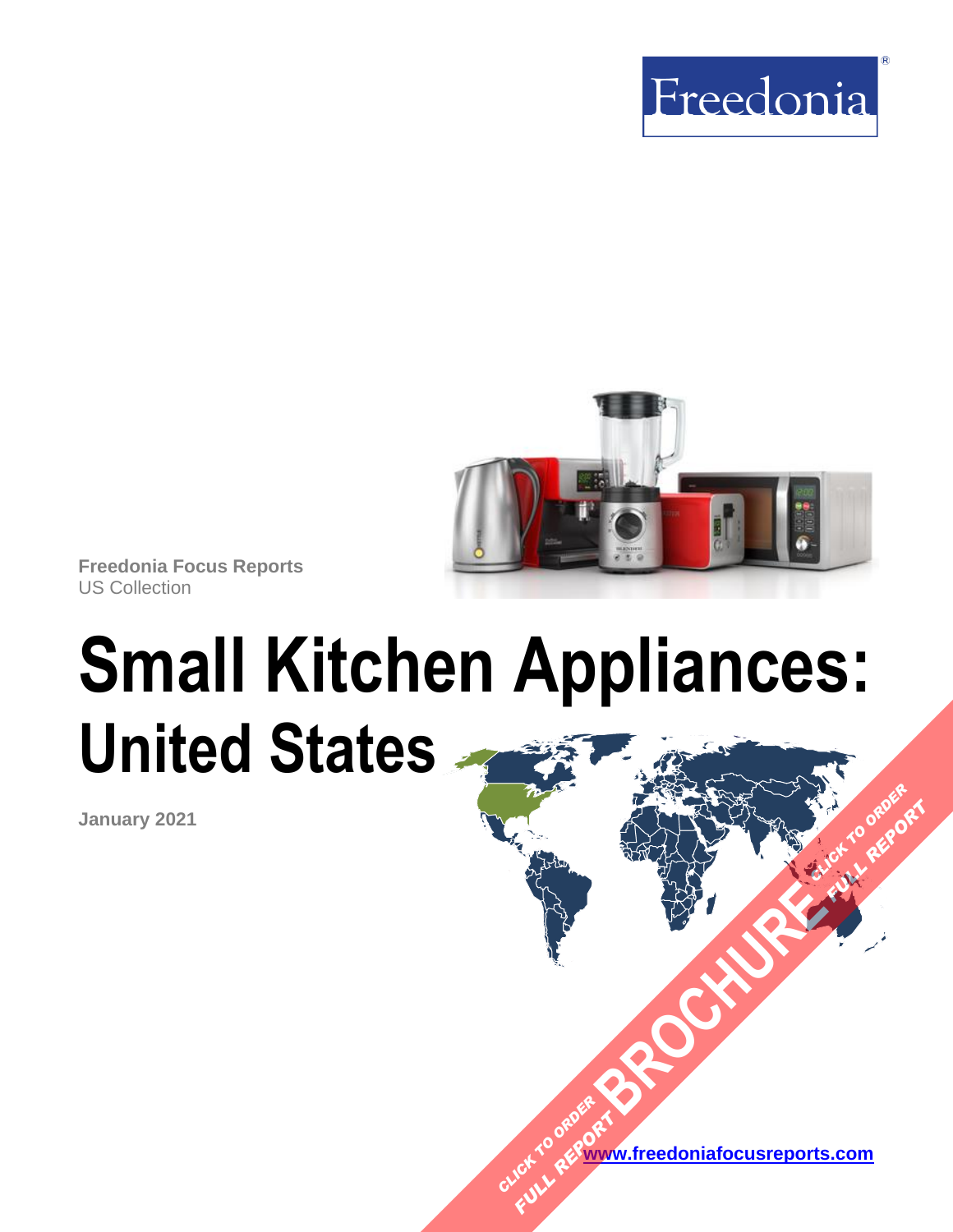# **Table of Contents**

| 1. Highlights                          | 3              |
|----------------------------------------|----------------|
| 2. Market Environment                  | 5              |
| <b>Historical Trends</b>               | 5              |
| Key Economic Indicators                | $\overline{7}$ |
| Trade                                  | 8              |
| <b>Retail Environment</b>              | 9              |
| 3. Segmentation & Forecasts            | 12             |
| Products                               | 12             |
| Coffee & Tea Makers                    | 16             |
| <b>Toaster Ovens</b>                   | 17             |
| Mixers & Blenders                      | 18             |
| <b>Small Cooking Appliances</b>        | 19             |
| <b>Grinders &amp; Processors</b>       | 20             |
| Toasters                               | 21             |
| Juicers                                | 21             |
| Other Small Kitchen Appliances & Parts | 22             |
| 4. Industry Structure                  | 24             |
| <b>Industry Characteristics</b>        | 24             |
| <b>Market Leaders</b>                  | 25             |
| Hamilton Beach Brands Holding Company  | 25             |
| <b>Newell Brands</b>                   | 26             |
| Spectrum Brands                        | 26             |
| 5. About This Report                   | 28             |
| Scope                                  | 28             |
| Sources                                | 28             |
| <b>Industry Codes</b>                  | 29             |
| Freedonia Methodology                  | 29             |
| Resources                              | 31             |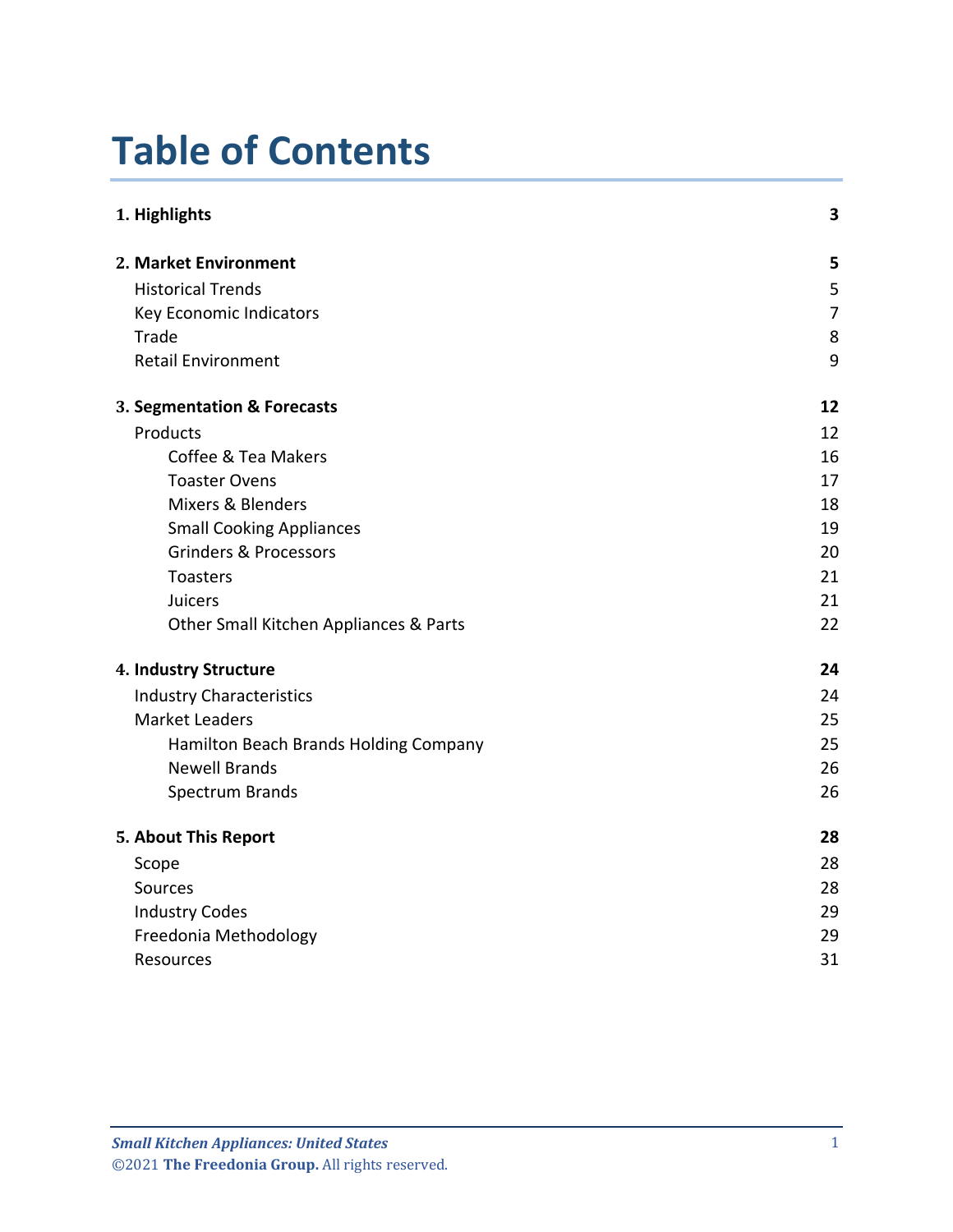# **List of Tables & Figures**

| Figure 1   Key Trends in US Small Kitchen Appliance Demand, 2019 - 2024                | 3  |
|----------------------------------------------------------------------------------------|----|
| Figure 2   US Small Kitchen Appliance Demand Trends, 2009 - 2019                       | 5  |
| Figure 3   US Small Kitchen Appliance Shipment Trends, 2009 - 2019                     | 6  |
| Table 1   Key Indicators for US Small Kitchen Appliance Demand, 2009 - 2024 (US\$ bil) | 7  |
| Figure 4   US Small Kitchen Appliance Trade, 2009 - 2019 (US\$ mil)                    | 8  |
| Table 2   US Small Kitchen Appliance Trade, 2009 - 2019 (US\$ mil)                     | 8  |
| Figure 5   US Small Electric Household Appliances Personal Consumption Expenditures,   |    |
| 2009 - 2024 (US\$ bil)                                                                 | 9  |
| Table 3   US Small Electric Household Appliances Personal Consumption Expenditures,    |    |
| 2009 - 2024 (US\$ mil)                                                                 | 9  |
| Figure 6   US Small Kitchen Appliance Demand by Product, 2009 - 2024 (US\$ bil)        | 12 |
| Table 4   US Small Kitchen Appliance Demand by Product, 2009 - 2024 (US\$ mil)         | 12 |
| Figure 7   US Small Kitchen Appliance Demand by Product Performance Index, 2009 -      |    |
| 2024 (2009=100)                                                                        | 13 |
| Figure 8   US Small Kitchen Appliance Shipments, 2009 - 2024 (US\$ mil)                | 15 |
| Table 5   US Small Kitchen Appliance Shipments, 2009 – 2024 (US\$ mil)                 | 15 |
| Figure 9   US Small Kitchen Appliance Demand by Product, 2009 - 2024 (%)               | 23 |
| Table 6   Leading Suppliers to the US Small Kitchen Appliance Market by Product        | 25 |
| Table 7   NAICS & SIC Codes Related to Small Kitchen Appliances                        | 29 |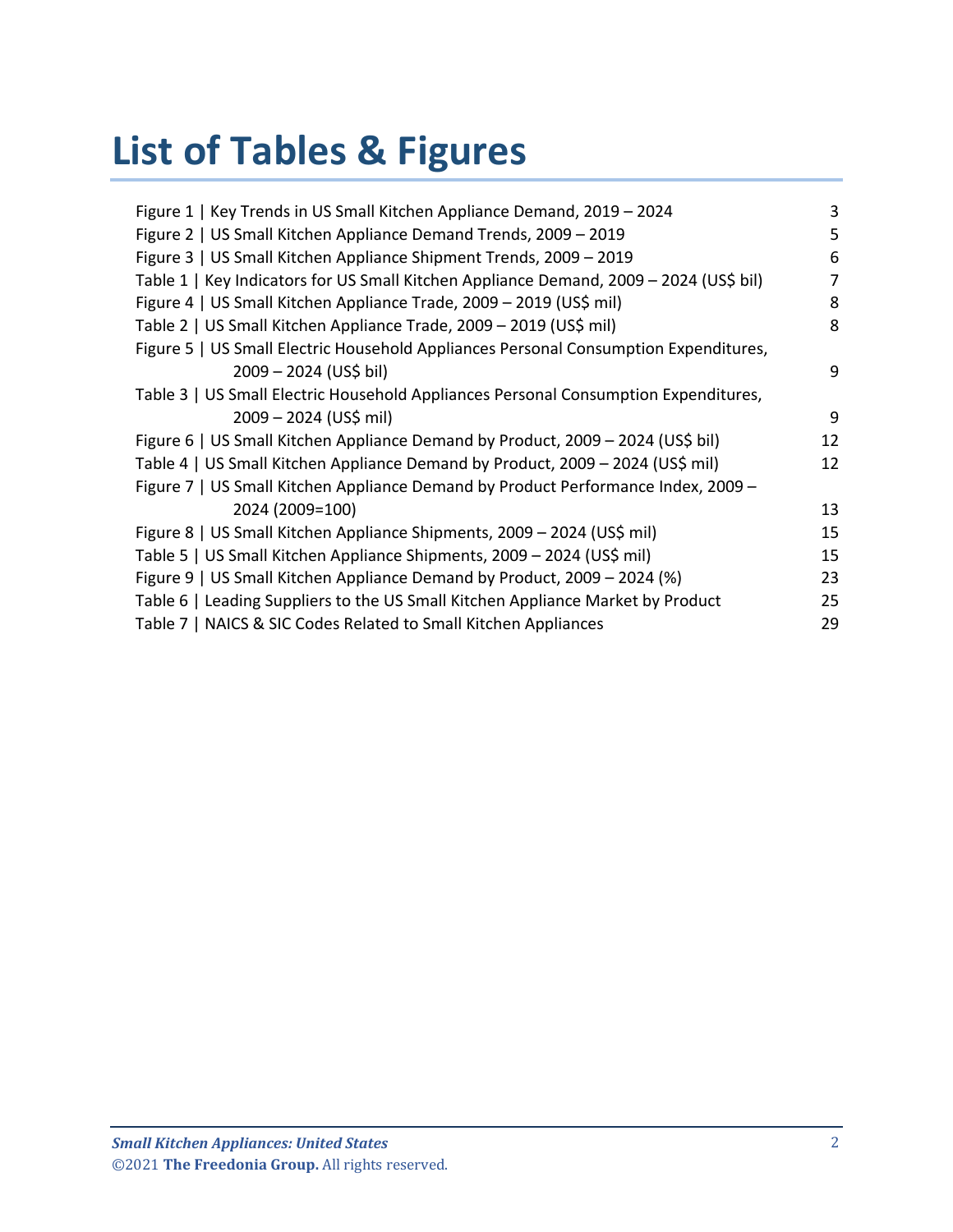# <span id="page-3-0"></span>**About This Report**

# <span id="page-3-1"></span>**Scope**

This report forecasts to 2020 and 2024 US small kitchen appliance demand and shipments in nominal US dollars at the manufacturer level. Total demand is segmented by product in terms of:

- coffee and tea makers
- mixers and blenders
- toaster ovens
- small cooking appliances, such as electric griddles, grills, hot plates, rice cookers, roasters, and sandwich makers
- grinders and processors
- toasters
- juicers
- other small kitchen appliances such as bread makers, electric can openers, slow cookers (or crock pots), and pressure cookers, as well as parts

To illustrate historical trends, total demand, total shipments, the various segments, and trade are provided in annual series from 2009 to 2019.

The scope of this report includes household-type electric small kitchen appliances. Manual products are excluded (e.g., manual grinders). In addition, standalone air fryers, home ice cream makers, home soda makers, microwaves, and vacuum sealers are excluded from the scope of this report. Appliances designed for commercial or industrial use are also excluded. Re-exports of small kitchen appliances are excluded from demand and trade figures.

Key macroeconomic indicators are also provided with quantified trends. Other various topics, including profiles of pertinent leading companies, are covered in this report. A full outline of report items by page is available in the Table of Contents.

### <span id="page-3-2"></span>**Sources**

*Small Kitchen Appliances: United States* (FF90029) represents the synthesis and analysis of data from various secondary, macroeconomic, and demographic sources, such as:

- firms participating in the industry, and their suppliers and customers
- government/public agencies
- intergovernmental and non-governmental organizations
- trade associations and their publications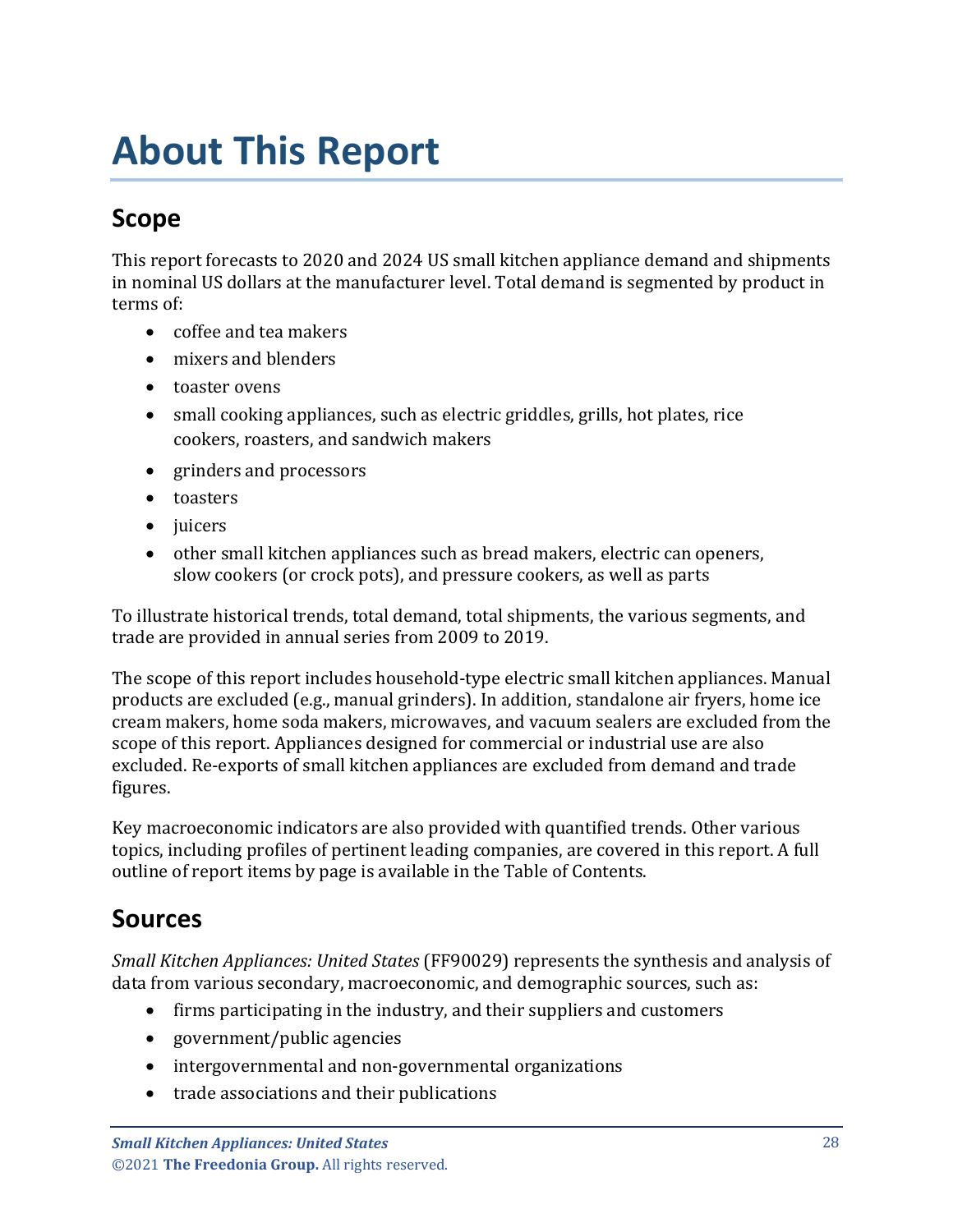- the business and trade press
- indicator forecasts by The Freedonia Group
- the findings of other reports and studies by The Freedonia Group

Specific sources and additional resources are listed in the Resources section of this publication for reference and to facilitate further research.

## <span id="page-4-0"></span>**Industry Codes**

<span id="page-4-2"></span>

| Table 7   NAICS & SIC Codes Related to Small Kitchen Appliances |                                                 |                                               |                                     |  |
|-----------------------------------------------------------------|-------------------------------------------------|-----------------------------------------------|-------------------------------------|--|
| <b>NAICS/SCIAN 2017</b>                                         | North American Industry Classification System   | <b>SIC Standard Industrial Classification</b> |                                     |  |
| 335210                                                          | <b>Small Electrical Appliance Manufacturing</b> | 3631                                          | <b>Household Cooking Equipment</b>  |  |
| 335220                                                          | Major Household Appliance Manufacturing         | 3634                                          | <b>Electric Housewares and Fans</b> |  |

Source: US Census Bureau

# <span id="page-4-1"></span>**Freedonia Methodology**

The Freedonia Group, a subsidiary of MarketResearch.com, has been in business for more than 30 years and in that time has developed a comprehensive approach to data analysis that takes into account the variety of industries covered and the evolving needs of our customers.

Every industry presents different challenges in market sizing and forecasting, and this requires flexibility in methodology and approach. Freedonia methodology integrates a variety of quantitative and qualitative techniques to present the best overall picture of a market's current position as well as its future outlook: When published data are available, we make sure they are correct and representative of reality. We understand that published data often have flaws either in scope or quality, and adjustments are made accordingly. Where no data are available, we use various methodologies to develop market sizing (both top-down and bottom-up) and then triangulate those results to come up with the most accurate data series possible. Regardless of approach, we also talk to industry participants to verify both historical perspective and future growth opportunities.

Methods used in the preparation of Freedonia market research include, but are not limited to, the following activities: comprehensive data mining and evaluation, primary research, consensus forecasting and analysis, ratio analysis using key indicators, regression analysis, end use growth indices and intensity factors, purchase power parity adjustments for global data, consumer and end user surveys, market share and corporate sales analysis, product lifespan analysis, product or market life cycle analysis, graphical data modeling, long-term historical trend analysis, bottom-up and top-down demand modeling, and comparative market size ranking.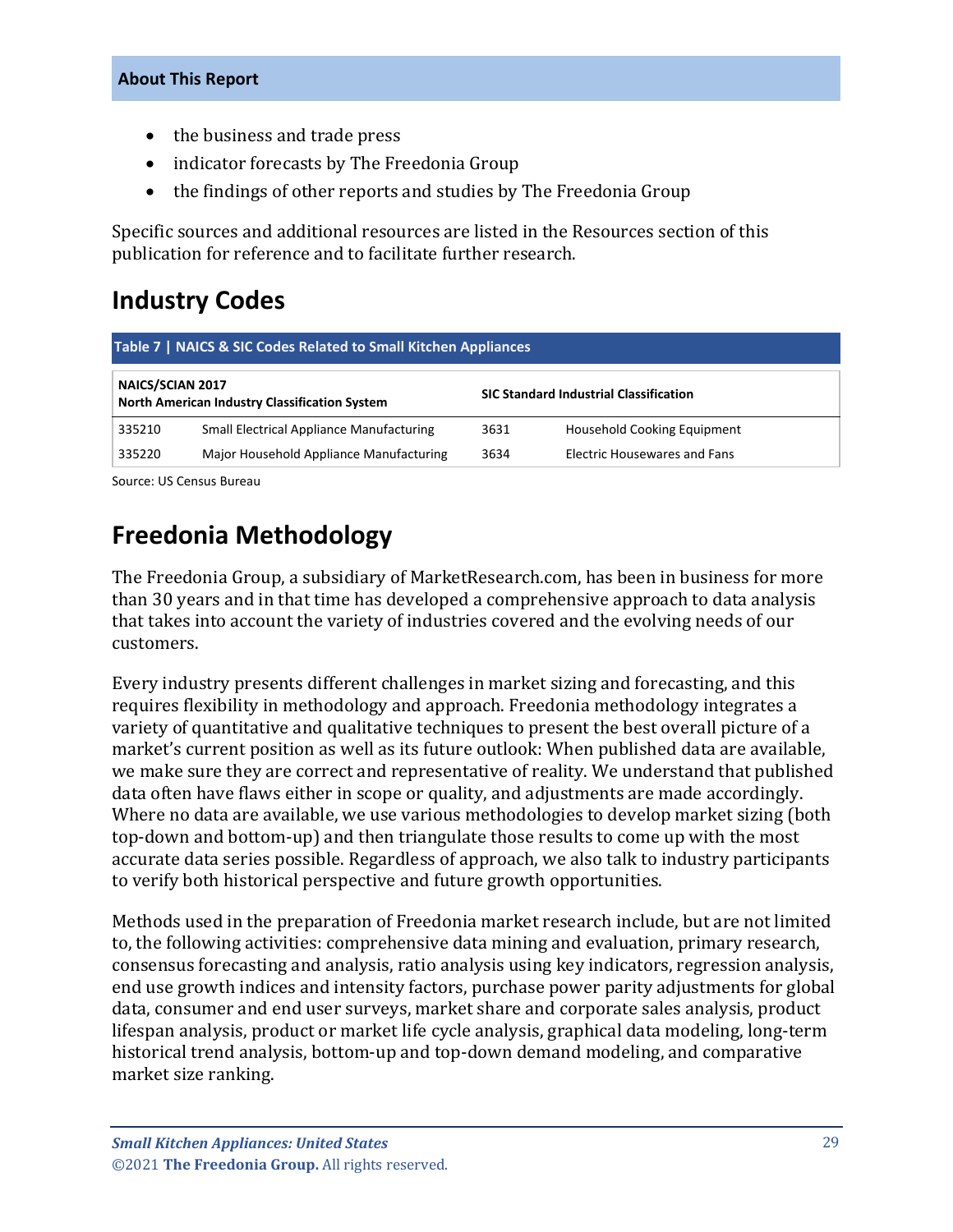#### **About This Report**

Freedonia quantifies trends in various measures of growth and volatility. Growth (or decline) expressed as an average annual growth rate (AAGR) is the least squares growth rate, which takes into account all available datapoints over a period. The volatility of datapoints around a least squares growth trend over time is expressed via the coefficient of determination, or  $r^2$ . The most stable data series relative to the trend carries an  $r^2$  value of 1.0; the most volatile – 0.0. Growth calculated as a compound annual growth rate (CAGR) employs, by definition, only the first and last datapoints over a period. The CAGR is used to describe forecast growth, defined as the expected trend beginning in the base year and ending in the forecast year. Readers are encouraged to consider historical volatility when assessing particular annual values along the forecast trend, including in the forecast year.

## **Copyright & Licensing**

The full report is protected by copyright laws of the United States of America and international treaties. The entire contents of the publication are copyrighted by The Freedonia Group.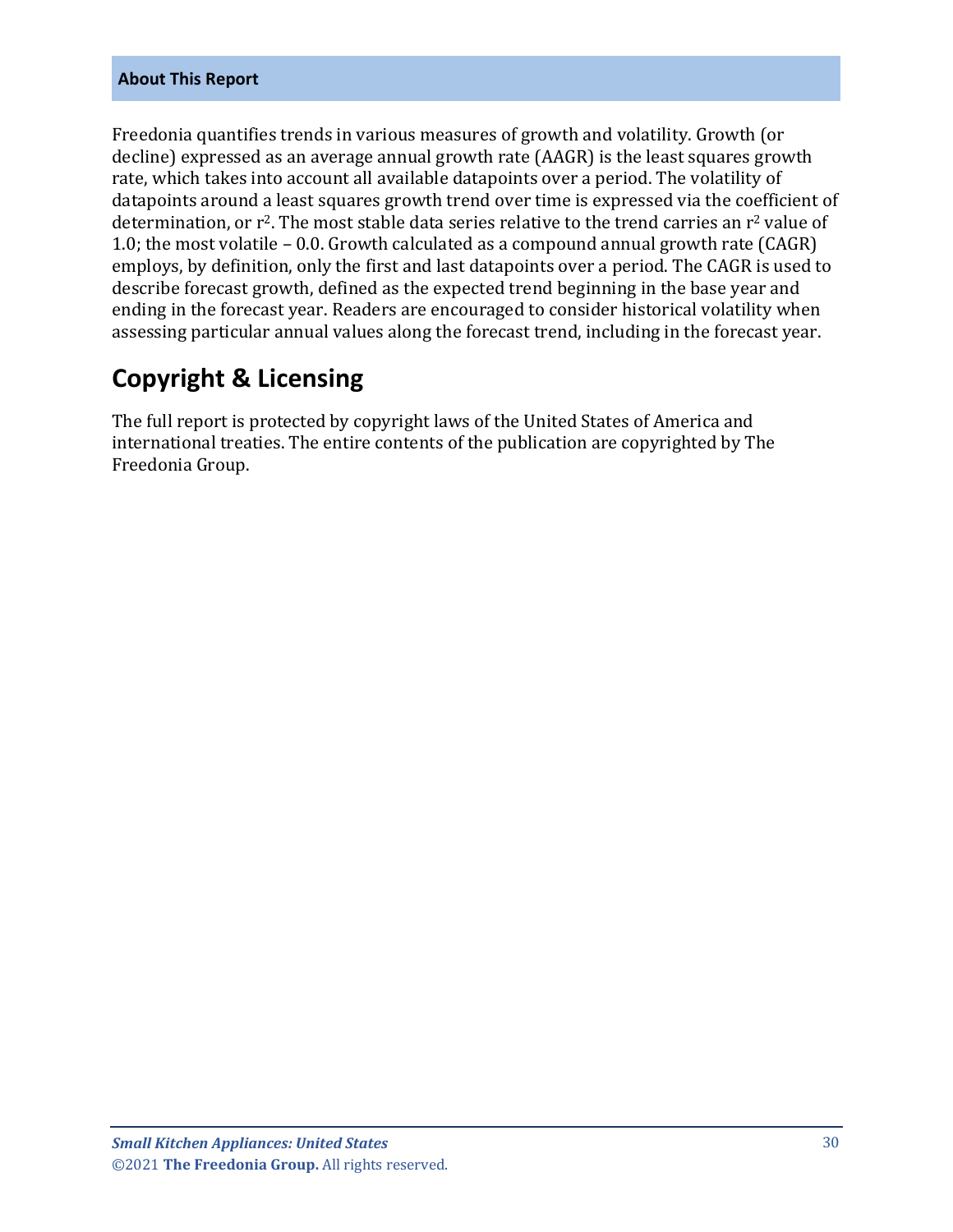#### <span id="page-6-0"></span>**Resources**

#### **The Freedonia Group**

**[Freedonia Industry Studies](http://www.freedoniagroup.com/Home.aspx?ReferrerId=FL-Focus)**  *[Clothes Washers & Dryers](http://www.freedoniagroup.com/DocumentDetails.aspx?ReferrerId=FL-FOCUS&studyid=3620) in the US [Global Major Household Appliances](http://www.freedoniagroup.com/DocumentDetails.aspx?ReferrerId=FL-FOCUS&studyid=3739) [Global Plumbing Products](http://www.freedoniagroup.com/DocumentDetails.aspx?ReferrerId=FL-FOCUS&studyid=3882)* **[Freedonia Focus Reports](https://www.freedoniafocusreports.com/redirect.asp?progid=89534&url=/)**  *[Appliances & Electronics: United States](https://www.freedoniafocusreports.com/Appliances-Electronics-United-States-FF90059/?progid=89534) [Control Technologies: United States](https://www.freedoniafocusreports.com/Control-Technologies-United-States-FF75016/?progid=89534) E [-Commerce: United States](https://www.freedoniafocusreports.com/E-Commerce-United-States-FF90043/?progid=89534) [Food Processing Machinery: United States](https://www.freedoniafocusreports.com/Food-Processing-Machinery-United-States-FF75029/?progid=89534) [Global Housing](https://www.freedoniafocusreports.com/Global-Housing-FW60024/?progid=89534) [Global Major Household Appliances](https://www.freedoniafocusreports.com/Global-Major-Household-Appliances-FW90017/?progid=89534) [Household Cooking Appliances: United States](https://www.freedoniafocusreports.com/Household-Cooking-Appliances-United-States-FF90026/?progid=89534) [Household Floor Care Appliances](https://www.freedoniafocusreports.com/Household-Floor-Care-Appliances-United-States-FF90022/?progid=89534) [Household Refrigerators & Freezers: United States](https://www.freedoniafocusreports.com/Household-Refrigerators-Freezers-United-States-FF90028/?progid=89534) [Housing: United States](https://www.freedoniafocusreports.com/Housing-United-States-FF60024/?progid=89534) [Laundry Equipment: United States](https://www.freedoniafocusreports.com/Laundry-Equipment-United-States-FF90027/?progid=89534) [Major Household Appliances: Canada](https://www.freedoniafocusreports.com/Major-Household-Appliances-Canada-FA90017/?progid=89534) [Major Household Appliances: United States](https://www.freedoniafocusreports.com/Major-Household-Appliances-United-States-FF90017/?progid=89534) [Metal Stampings: United States](https://www.freedoniafocusreports.com/Metal-Stampings-United-States-FF70014/?progid=89534) [Personal Care Appliances](https://www.freedoniafocusreports.com/Personal-Care-Appliances-United-States-FF90018/?progid=89534) [Plumbing Fixtures & Fittings: Canada](https://www.freedoniafocusreports.com/Plumbing-Fixtures-Fittings-Canada-FA60035/?progid=89534) [Plumbing Fixtures & Fittings: United States](https://www.freedoniafocusreports.com/Plumbing-Fixtures-Fittings-United-States-FF60035/?progid=89534) [Prefabricated Housing: United States](https://www.freedoniafocusreports.com/Prefabricated-Housing-United-States-FF60031/?progid=89534)* **[Freedonia Custom Research](http://www.freedoniagroup.com/CustomResearch.aspx?ReferrerId=FL-Focus)**

#### **Trade Publications**

*Chain Store Age FoodNavigator Gourmet Retailer Home Furnishings News Mass Market Retailers TWICE*

#### **Agencies & Associations**

Association of Home Appliance Manufacturers Bureau of Economic Analysis